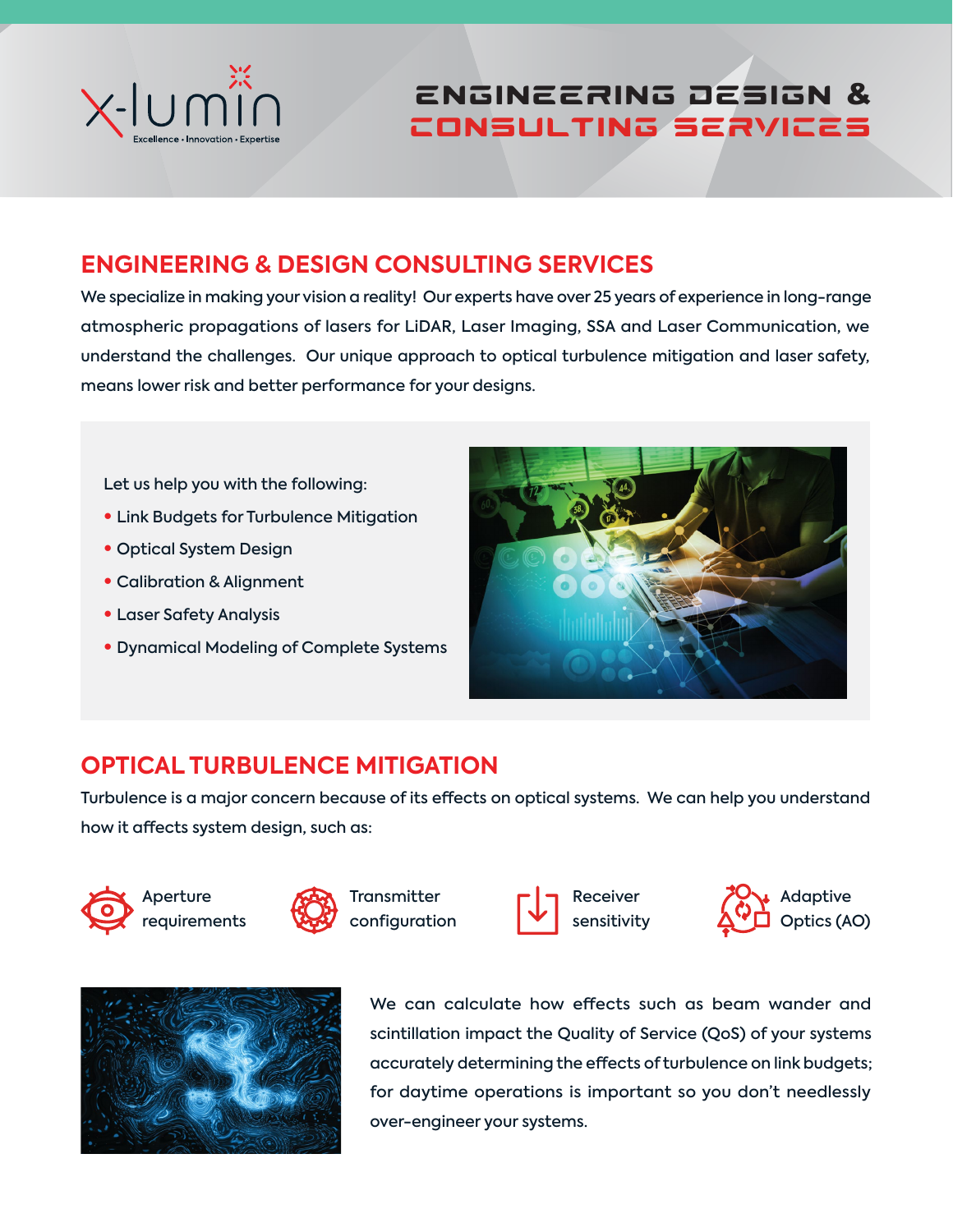

# Engineering Design & Consulting Services

### **SYSTEM DESIGN**

We not only design systems, we build and use them. This means that our designs are built with operational efficiency in mind. Whether you are building an experimental system for a university, or commercial system for 24/7/365 operation, our experience means your systems will be more operationally robust and maintainable. We design systems that are positioned on



stationary, transportable, or moving platforms. Additionally, we can test and characterize your systems once complete, so you can be assured they are optimized.



#### **CALIBRATION & ALIGNMENT**

Designing a system is not simply calculating link budgets, signal to noise ratios (SNR) and calculating bit error rates. Some of the more challenging problems are how to optimize the acquisition, tracking, and pointing (ATP) of your system. Whether your system tracks Low Earth Orbit (LEO) Satellites or aircraft, t is critical that the system be designed so that metric calibrations and optical alignments can be

maintained over time. We can help you develop procedures and implement design elements that ensure optimal system performance.

#### **LASER SAFTEY ANALYSIS**

We help clients develop a detailed Laser Safety Plan in advance of any investment in the overall design of the OGS or operational environment. Or, we can run an analysis on an existing system to outfit it for upgrade. Our analyses encompass everything from planning to operations; CONOPS; software; hardware; record keeping; validation; certification; procedures; etc. We will work



closely with you throughout the process to tailor the analysis to your needs and audience. We can design custom systems to automate the laser safety process or we can help you integrate our proven XOS laser safety software into your new or existing systems.